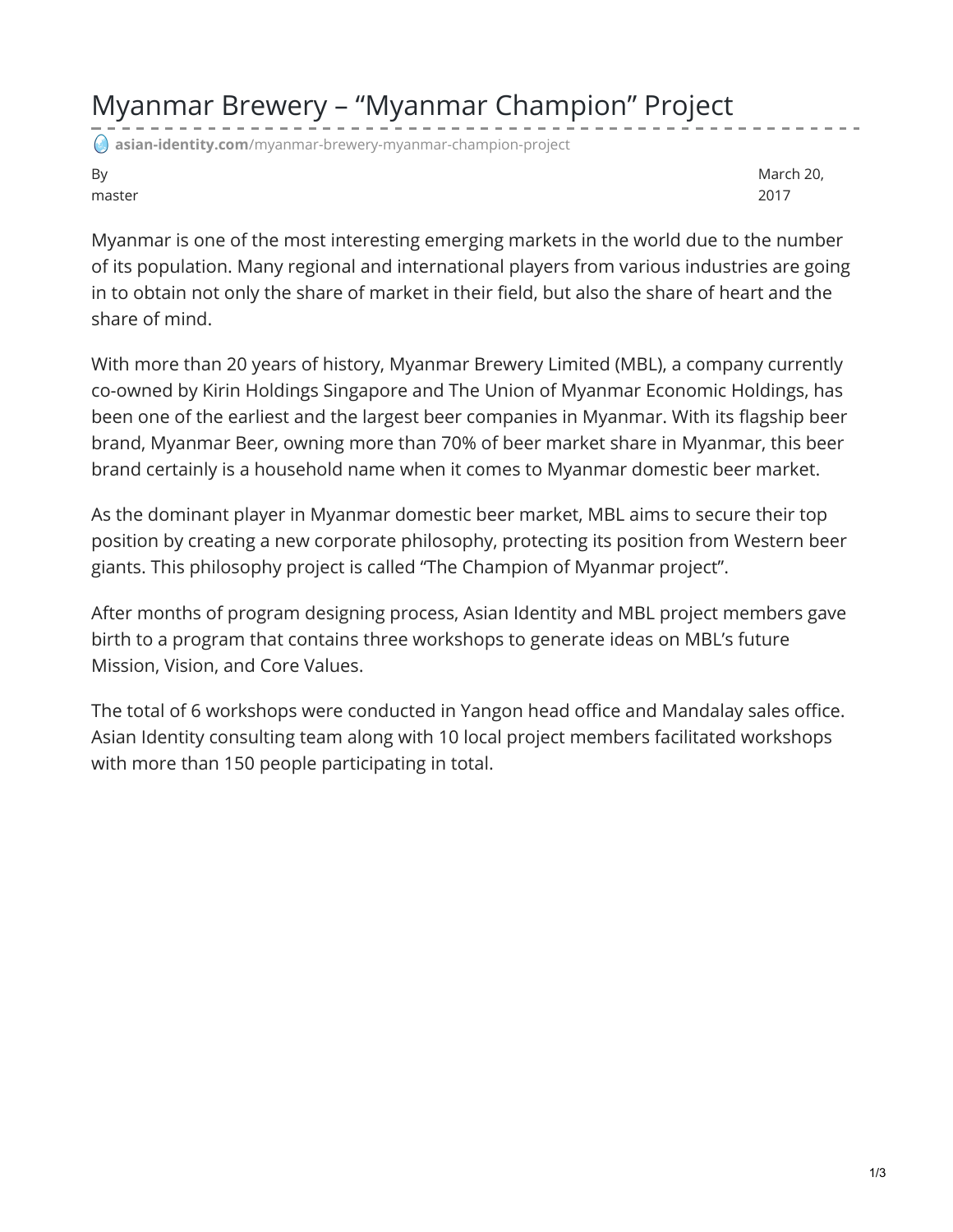



Through this collaboration between Asian Identity and MBL, we obtain the following result, by gaining strong support of MBL management team, both Myanmar and Japanese

Mission:

For our consumers – Creating moments for everyone, everywhere.

For our partners – Maximizing your business experience.